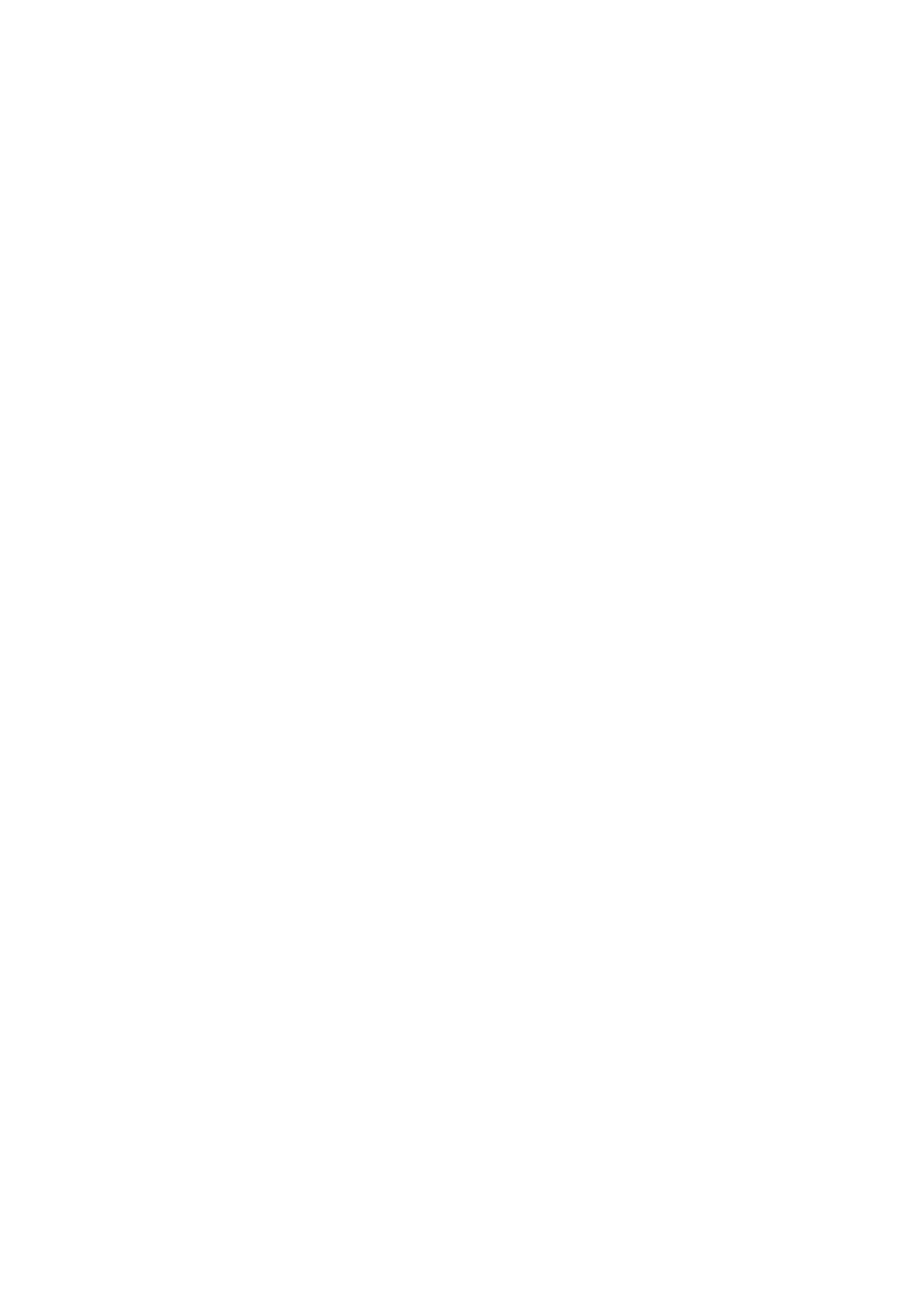

## **POLICY: ANTI-BULLYING AND ANTI-HARASSMENT**

All reference to 'we', 'our' or 'us' in this Policy should be read as meaning Sandbourne Housing Association.

#### **1. Purpose and aim of the Policy**

1.1 We are committed to providing a caring, friendly and safe environment for all of its residents and staff so that they can both live and work in a relaxed and secure atmosphere free from intimidation, aggression, coercion and victimisation. Bullying and harassment of any kind is unacceptable. If bullying or harassment does occur, victims should be able to tell someone and know that incidents will be dealt with promptly and effectively. Anyone who knows that bullying or harassment is happening is expected to inform their line manager.

#### **2. What is bullying/harassment?**

- 2.1 Bullying/harassment is any unwanted physical, verbal or non-verbal conduct which has the purpose or effect of violating the recipient's dignity or creating an intimidating, hostile, degrading, humiliating or offensive environment for them. It is behaviour that makes someone feel intimidated or offended. Harassment is unlawful under the Equality Act 2010.
- 2.2 Bullying/harassment often (but not exclusively) targets the gender, sexual orientation, marital or civil partner status, gender re-assignment, race, colour, nationality, ethnic or national origin, religion or belief, disability or age of the victim.
- 2.3 A single incident of unwanted or offensive behaviour to one individual can amount to harassment.
- 2.4 Examples of bullying/harassment can include:
- 2.4.1 Emotional being unfriendly, excluding, tormenting (eg hiding books, threatening gestures)
- 2.4.2 Physical pushing, kicking, hitting, punching or any other use of violence
- 2.4.3 Racist racial taunts, graffiti, gestures
- 2.4.4 Sexual unwanted physical contact or sexually abusive comments
- 2.4.5 Homophobic because of, or focusing on the issue of sexuality
- 2.4.6 Verbal name calling, sarcasm, spreading rumours, teasing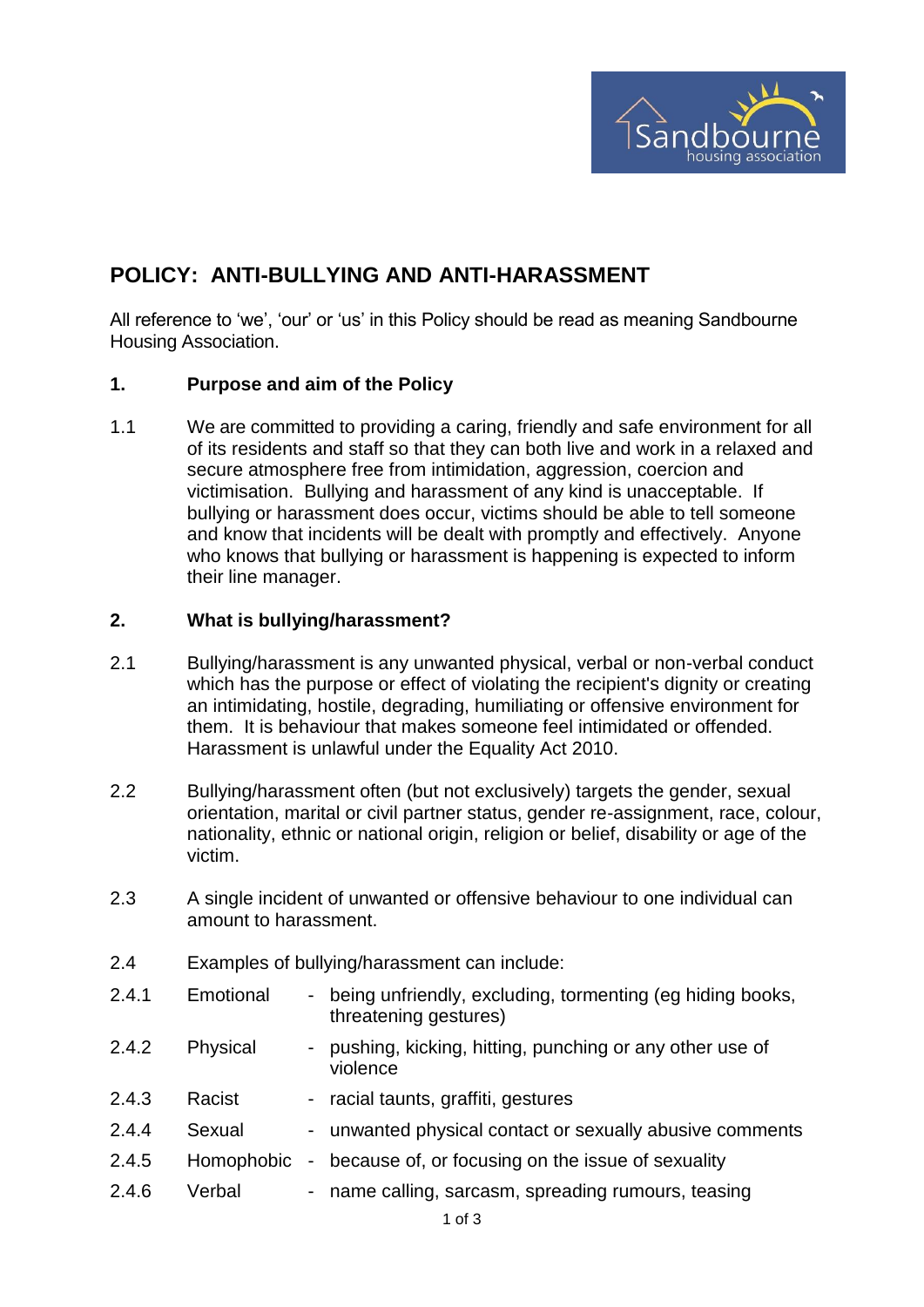- 2.4.7 Cyber all areas of internet such as email and internet chat room misuse, mobile phone threats by text messaging and calls, misuse of associated technology, ie camera and video facilities.
- 2.5 This is by no means an exhaustive list.

### **3. Who may be a bully?**

3.1 Bullying and harassment can be carried out by other residents, relatives, carers or external workers, and even by staff.

#### **4. Why is it important to respond to bullying?**

- 4.1 Bullying and harassment hurts. No-one deserves to be a victim of bullying or harassment. Everybody has the right to be treated with respect. People who are bullying or harassing others need to learn different ways of behaving.
- 4.2 Housing and care providers have a responsibility to respond promptly and effectively to issues of bullying and harassment.

#### **5. Objectives of this Policy**

- 5.1 All Board members, staff, residents and relatives should have an understanding of what bullying and harassment is.
- 5.2 All Board members and staff should know what our policy is on bullying and harassment, and follow it when bullying or harassment is reported.
- 5.3 All residents and relatives should know what our policy is on bullying and harassment, and what they should do if bullying or harassment arises.
- 5.4 As an organisation, we takes bullying and harassment seriously. Residents and relatives, as well as staff, should be assured that they will be supported when bullying or harassment is reported.
- 5.5 To affirm that we will not tolerate bullying or harassment.

#### **6. Signs and symptoms**

- 6.1 Residents or staff may indicate by signs or behaviour that they are being bullied or harassed. Staff should be aware of these possible signs and that they should investigate if a resident or another member of staff:
- 6.1.1 is frightened of going out or of joining in social events
- 6.1.2 changes their usual routine
- 6.1.3 becomes withdrawn, anxious or lacking in confidence
- 6.1.4 starts stammering
- 6.1.5 threatens suicide